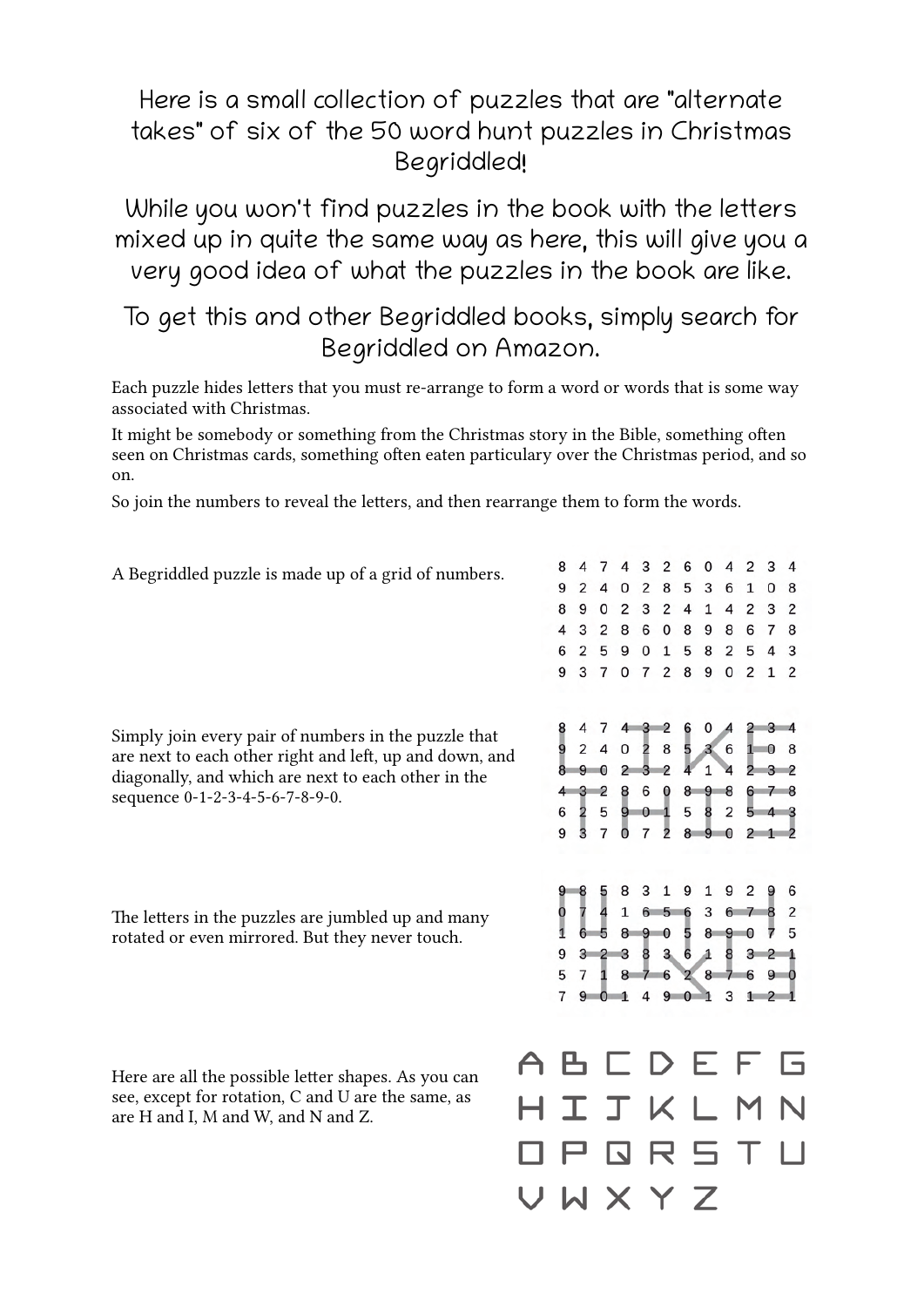To see the solution for a puzzle, visit

www.begriddled.com/solutions

and enter the code under the puzzle.

Alternatively, scan the QR code to be taken straight to it.

The solution page shows the lines drawn in at the top. Click the link under that to see the word solution.

The book contains full solutions so you don't need to go online to look them up. But you can also view them online as you can here, so you can avoid seeing solutions you don't want to.

The book itself also includes all the words there are to find. This little collection doesn't. But once you find all the letters in a puzzle, you should be able to work out the word, possibly more than one word, without too much trouble.

If you buy the book (or any of my Begriddled books), you'll be doing me a great favour if you write a review. It doesn't have to be long - just put what you think. I just hope you'll be kind :)



Solution code: CXDPVN



Solution code: CXDVKQ

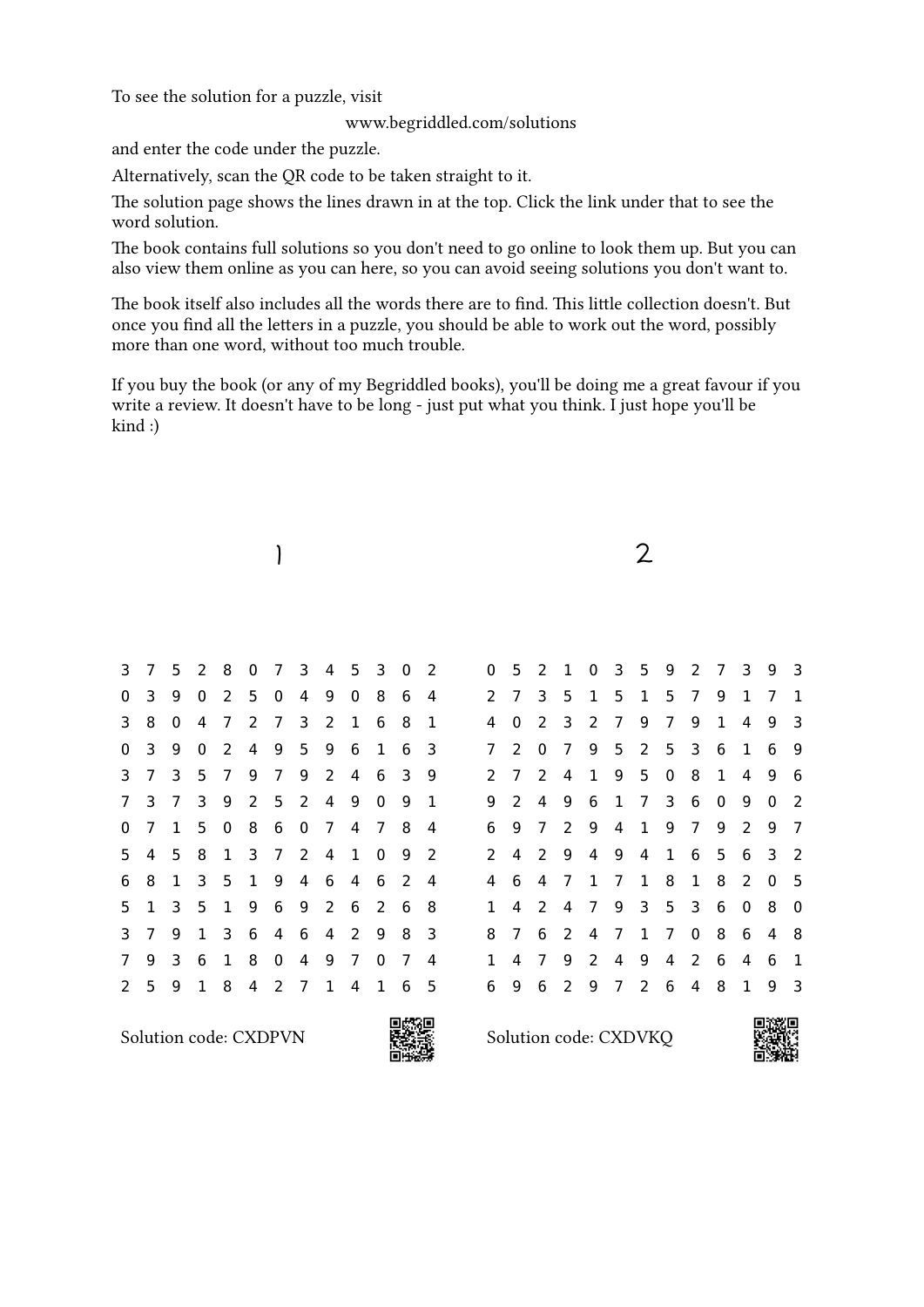3

Solution code: CXDMZY



6

2 5 2 7 5 0 6 9 7 5 8 7 8

4

Solution code: CXDBJR



5

| 0 | 6 | $7^{\circ}$           |                |                     |                                                                              |                                                                              | 0                                                                       | 8                                                                       | 6 | 8 | 4 |
|---|---|-----------------------|----------------|---------------------|------------------------------------------------------------------------------|------------------------------------------------------------------------------|-------------------------------------------------------------------------|-------------------------------------------------------------------------|---|---|---|
| 4 | 7 | 3                     |                | $\mathbf{0}$        | 7 <sup>7</sup>                                                               | 0                                                                            | 3                                                                       | 6                                                                       | 8 | 2 | 6 |
| 0 | 8 | 7                     | 6              | 4                   | $\mathbf 0$                                                                  | 3                                                                            | 8                                                                       | 0                                                                       | 4 | 0 | 2 |
| 2 | 4 | 0                     |                |                     | 3                                                                            | 0                                                                            | 6                                                                       | 2                                                                       | 7 | 4 | 8 |
| 7 | 0 | $\overline{7}$        | 4              |                     |                                                                              |                                                                              | $\mathbf{2}$                                                            | 9                                                                       | 0 | 1 | 6 |
| 2 | 7 | $\mathbf{2}^{\prime}$ |                |                     |                                                                              |                                                                              | 4                                                                       | 0                                                                       | 6 | 4 | 1 |
| 4 | 2 | 5                     |                |                     |                                                                              | $\mathbf 0$                                                                  | 8                                                                       | 1                                                                       | 0 | 1 | 7 |
| 6 | 8 | 0                     |                |                     |                                                                              |                                                                              | 4                                                                       | 8                                                                       | 5 | 3 | 1 |
| 0 | 3 |                       | 6              | $\mathbf{1}$        |                                                                              | 2 <sup>1</sup>                                                               | 0                                                                       | $\overline{2}$                                                          | 0 | 5 | 8 |
| 7 | 0 | $\overline{4}$        | 7 <sup>7</sup> |                     |                                                                              |                                                                              | 5                                                                       | 0                                                                       | 8 | 3 | 1 |
| 2 | 4 |                       | 6              |                     |                                                                              |                                                                              | 6                                                                       | 3                                                                       | 5 | 8 | 5 |
| 4 | 7 | 9                     | 3              | 1                   | 5                                                                            | 4                                                                            | 7                                                                       | 1                                                                       | 3 | 1 | 3 |
| 7 | 4 | 7                     | 9              | 3                   | 1                                                                            | 9                                                                            | 1                                                                       | 3                                                                       | 9 | 3 | 7 |
|   |   |                       |                | 5 <sub>1</sub><br>5 | 6<br>7 <sup>7</sup><br>3 <sup>7</sup><br>$\mathbf{0}$<br>7 <sup>7</sup><br>9 | 4<br>$2^{\circ}$<br>6<br>4<br>$2^{\circ}$<br>$\mathbf 0$<br>$2^{\circ}$<br>9 | $\mathbf{0}$<br>4<br>$\mathbf{0}$<br>6<br>8<br>4<br>7 <sup>7</sup><br>6 | $\mathbf{3}$<br>8<br>$2^{\circ}$<br>6<br>$\overline{4}$<br>$\mathbf{3}$ |   |   |   |

Solution code: CXDTZK



Solution code: CXDPZR